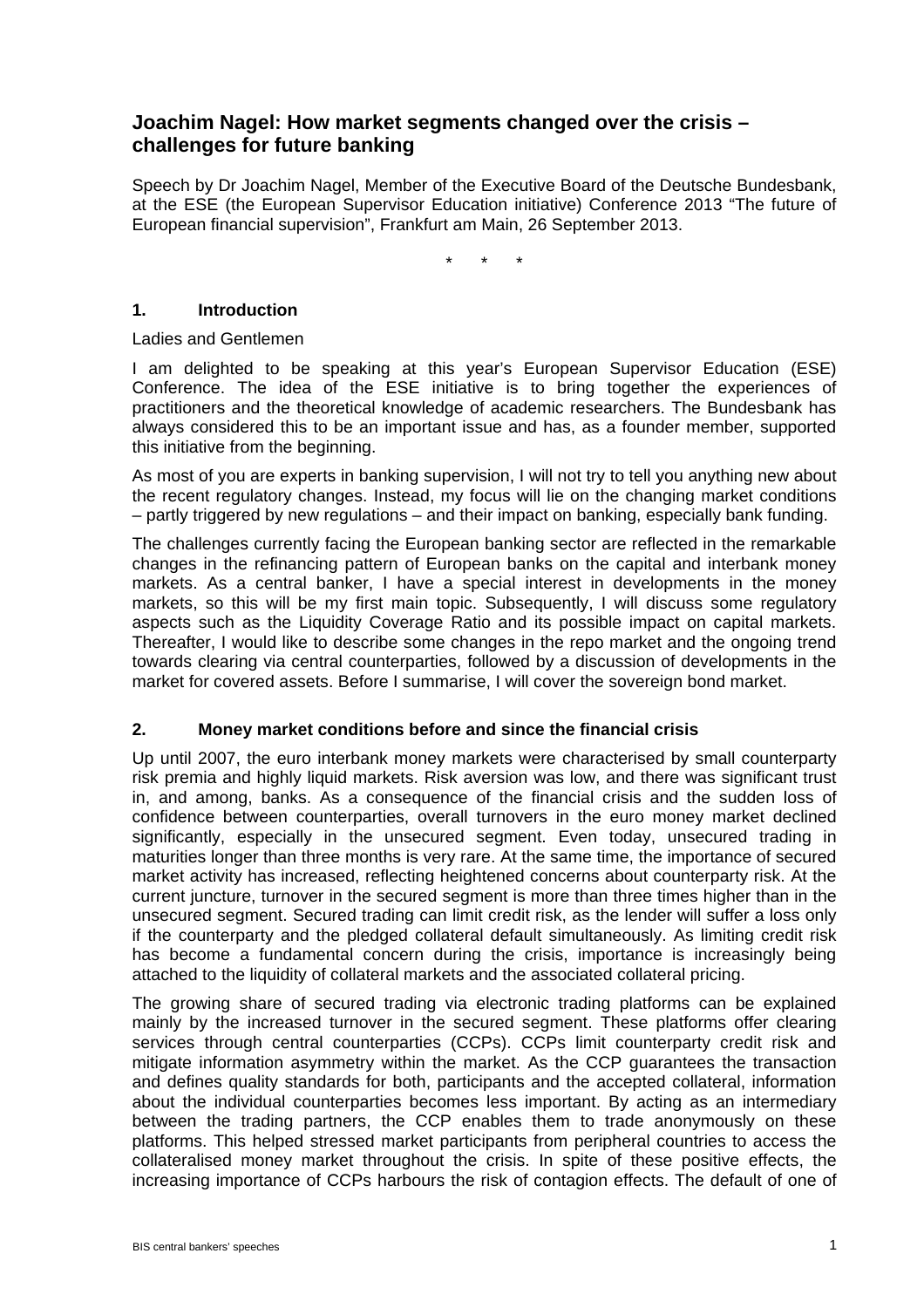these central and highly connected interbank participants might have serious impacts on markets.

The uncertainty involved with transactions between banks of different countries has another consequence. The Eurosystem has become the most important counterparty in the euro money market. Before the first tensions were felt, the Eurosystem generally ensured broadly balanced liquidity conditions. Credit institutions on aggregate were allotted as much liquidity as was needed under given autonomous factors. With the full allotment policy, liquidity provision increased sharply. As a consequence of very low market rates relative to the deposit facility and amid concerns over the credit quality of counterparties, a clear preference emerged for storing liquidity on central bank accounts rather than lending it in the interbank market. In short, liquidity flows between banks were much smaller than before the crisis.

The Eurosystem's central intermediary role became even more evident when it started to supply long-term liquidity via one-year and three-year longer-term refinancing operations (LTROs). The three-year LTROs were introduced to support bank lending. Furthermore, they eased tensions in the sovereign bond markets of the peripheral countries, as banks intensified their government bond purchases. However, we have observed a strong preference on the part of banks to buy bonds issued by their home countries. This amplified the interdependence of the banking sector and the domestic sovereign bond market in certain euro-area countries and aggravated the existing geographical segmentation.

The geographical segmentation is reflected in European banks' reliance on Eurosystem refinancing. After the Lehman insolvency, this reliance initially increased in most countries as risk aversion rose. Later, segmentation developed differently across countries, reflecting the perceived riskiness of each country. More recently, the Eurosystem policy to mitigate market segmentation and to safeguard an appropriate monetary policy transmission, namely by announcing Outright Monetary Transactions (OMTs), is mirrored in reduced country differences. But this is no justification for the OMTs. It has eased market tensions, especially redomination risk. Nonetheless, the Bundesbank's concerns are still extremely relevant.

Country differences regarding the reliance on Eurosystem refinancing remain large, as indicated by the share of banks' balance sheets that is financed by Eurosystem liquidity. This has also become obvious in the structure of early repayments of the three-year LTROs. It has mainly been banks located in the core countries that have reduced outstanding volumes. Furthermore, the reliance on national counterparties has increased. Over the last few years, euro-area cross-border activity has declined constantly.

## **3. Regulatory changes as reaction to the crisis and their impact on market structure and banking**

The experience of the recent financial crisis has triggered regulatory changes, especially in the banking sector. The new Basel III banking standards will address some of the root causes of the financial crisis and aim to prevent another build-up of liquidity and solvency risks. The Basel III framework for liquidity risk regulation encompasses two ratios – the Liquidity Coverage Ratio (LCR) and the Net Stable Funding Ratio (NSFR). Both will have an impact on how banks manage their business activities. As the LCR will be introduced earlier and the details are far more developed, I will discuss its impact on euro money markets. However, the LCR might yet be revised before its final implementation.

With regard to the assets side of a bank's balance sheet, a bank will primarily purchase High Quality Liquid Assets (HQLA) to improve LCR compliance. Holding these assets outright will improve the LCR. Demand for these assets is likely to increase, potentially causing them to trade at a premium. This regulatory-driven additional demand might reduce appetite for lower-quality liquid assets.

Turning to the liabilities side, banks with an LCR of below one will need to substitute shortterm for longer-term funding. This could reduce the volume in the short-term unsecured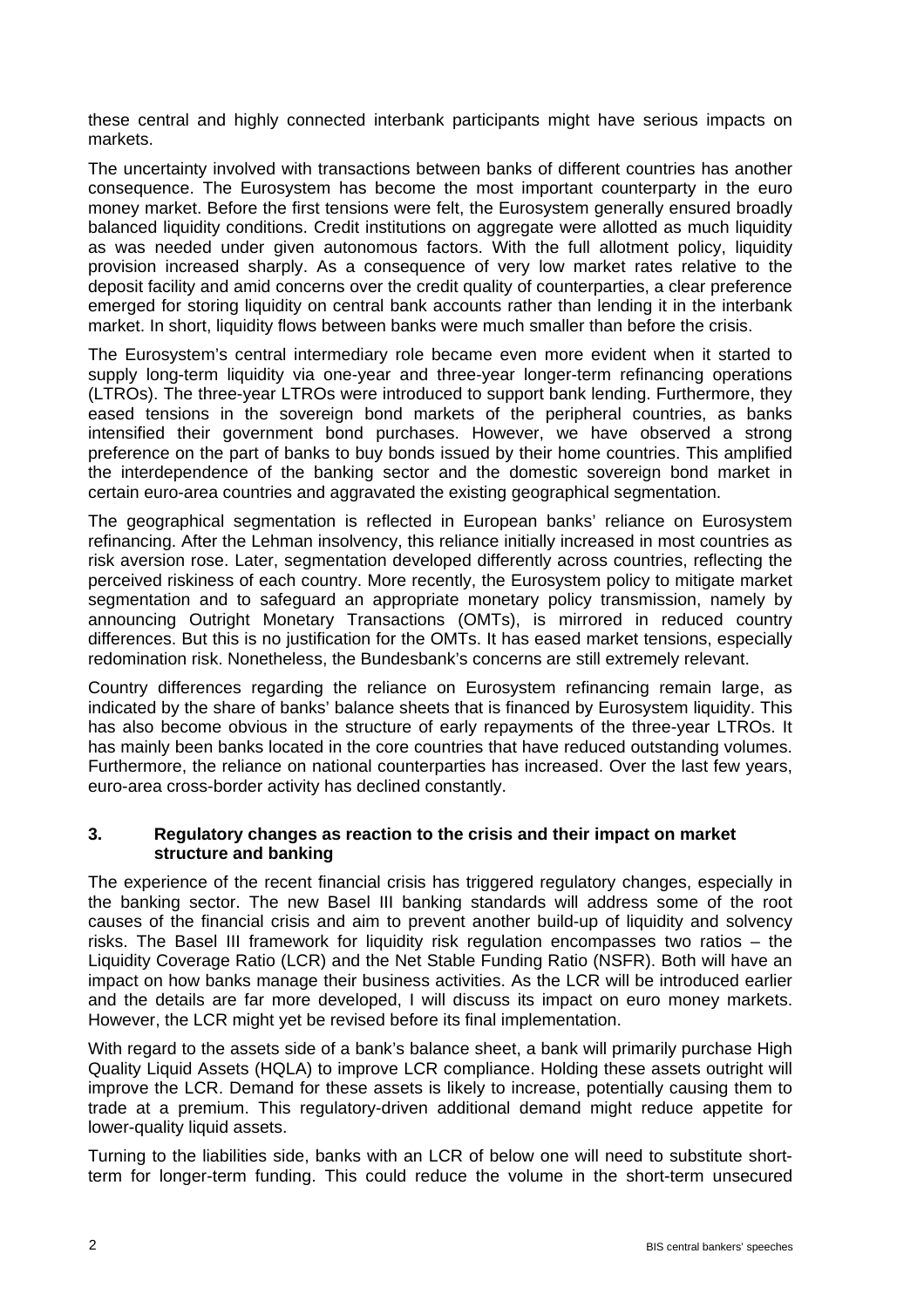interbank market, though banks will probably continue to engage in significant short-term unsecured trading for daily liquidity management purposes, as they will still need to fulfil reserve requirements. Central banks will have to monitor the impact the new liquidity regulations have on monetary policy implementation.

Unlike interbank funding, central bank refinancing over a 30-day horizon would not count as an outflow in the LCR, as it always benefits from a 100% rollover rate. This could increase demand for central bank refinancing. If non-HQLA are used as collateral, there would be no reduction in the numerator and, therefore, the LCR would rise. Banks may therefore choose to boost their cash reserves at the central bank (which count as HQLA) by increasing their central bank refinancing that is backed with non-HQLA as collateral. While this also depends on the opportunity cost of obtaining liquidity from the Eurosystem, there may be a number of banks with large amounts of collateral that is not classified as liquid under Basel III but that is eligible for monetary policy operations.

However, the interaction of LCR with monetary policy operations and the money markets has been acknowledged. In January 2013, changes to the LCR were announced. In particular, the timetable for fully phasing in the LCR requirement has been extended from 2015 to 2019. Additionally, the list of HQLA has been broadened and punctual recalibration of the net cash outflows will give banks more time to recover from the crisis and to implement the LCR in a more orderly manner. This will likely reduce the level of market fragmentation that might otherwise have arisen had all banks had to meet the LCR 100% requirement by 2015.

In general, Basel III is the right answer to the lessons learned from the crisis. Nonetheless, its impact on market patterns and banking behaviour has to be monitored carefully to prevent undesirable developments.

## **4. Repo market**

The net impact on a bank's liquidity position of increasing its level of repo funding is somewhat more complex, but overall it tends to improve the LCR and encourages a greater level of secured funding, irrespective of duration. However, the higher demand for good and liquid assets may reduce the supply for repo markets – potentially reducing liquidity in the secured repo markets and adding to market volatility, particularly in times of stress.

Secured transactions, especially transactions via CCPs, have reanimated the money market in times of high uncertainty. This is also reflected in the fact that the share of international counterparties on trading platforms such as GC Pooling increased during the crisis. One reason is that it became apparent during the financial crisis that big and well-established counterparties, too, can become illiquid or insolvent. Under these circumstances, collateralisation has become more important. However, there is a growing gap: the importance of collateral quality has risen sharply, and at the same time, high quality and liquid collateral is becoming a limiting factor. Furthermore, the ability to increase debt funding through repo transactions will also be limited by regulatory changes in the future.

Additionally, the ample liquidity provided by the Eurosystem, especially via the two three-year LTROs, together with the enlarged collateral framework for Eurosystem refinancing has led to reduced activity in this market segment, too. The decisive question for market participants now is whether the Eurosystem will stick to or reduce its non-standard monetary policy measures such as the full allotment policy and the enlarged collateral framework.

Given declining excess liquidity related, in particular, to the early repayments of the threeyear LTROs, new business models may arise in the medium term as banks' funding needs will pick up again. It is therefore up to market participants to find a new balance between risks and benefits in relation to cross-border lending.

Furthermore, the importance of banks' collateral management will be further enhanced as a consequence of the crisis. Credit institutions should aim to manage their collateral more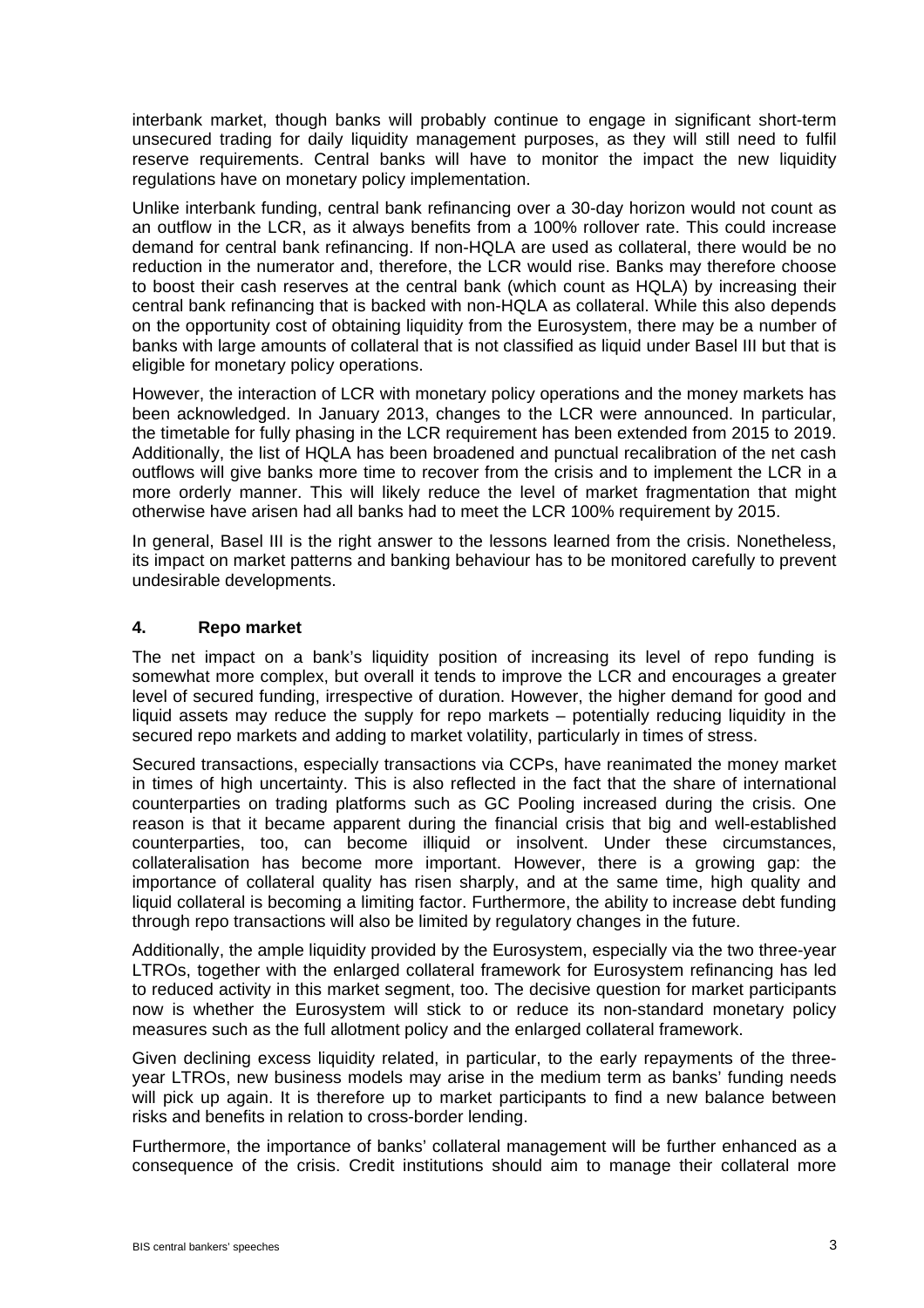efficiently without taking on additional risks. CCPs and the use of trading platforms can contribute to this.

Another important factor on the repo market of the future will be the planned financial transaction tax (FTT). In its current design, it may harm the short-term repo market segment, as even a low tax rate of 0.1% for trading a sovereign bond represents a high burden to short-term and revolving repo transactions. To illustrate the problem, I would like to give you an example: for an over-night repo transaction with a current interest rate of 0.04% and a volume of EUR 10 million, a total of EUR 10,011 (ie EUR 11 in interest and EUR 10.000 in FTT) has to be paid. The tax-free use of the marginal lending facility of the Eurosystem involves a payment of EUR 278 in interest. Funding via the repo market would be 36-times more expensive than central bank refinancing. Such a financial transaction tax would probably reduce repo market activity and encourage Eurosystem refinancing. That is not desirable.

## **5. Market for covered assets**

Turning to longer-term funding instruments, I would first like to mention that EU banks' total issuance of debt funding dropped by 12% year on year in the first half of 2013 to its lowest level since 2002. Besides the ample liquidity provided by the Eurosystem, which reduces banks' demand for additional funding, the regulatory changes resulted in banks seeking to reduce their reliance on wholesale funding in favour of deposits from retail and small business customers. The decrease in borrowing also reflects pressures facing banks, such as the need for smaller, more robust balance sheets, and concerns among investors about "bail-in" rules. Consequently, banks may face higher funding costs as investors demand more compensation for the increased risk of losing their money.

In addition, higher asset encumbrance has an impact on unsecured bank creditors. The more bank assets are used for secured funding, the less remain to secure investors in unsecured instruments in the case of insolvency. They will price in a risk premium for this form of bank funding.

As in the money market, we observe fragmentation between core and peripheral countries in Europe. The perceived risk of financial sectors in the periphery and in the core euro area started to diverge back in 2010 when the financial crisis turned into a sovereign debt crisis. Still, the individual quality of banks' balance sheets influences investment decisions significantly. Banks located in peripheral countries have reduced their issuance to a higher degree. Developments in their home economies have stressed their balance sheets, namely by the share of non-performing-loans. Furthermore, the nexus of sovereign and financial sector credit risks has made funding a lot more expensive, if not impossible, for them. Therefore many of these banks are still highly dependent on Eurosystem funding.

The lower demand has also made itself felt in the volumes of secured instruments issued, although markets have, since the crisis, displayed a preference for secured funding.

Covered bond issuance volumes declined given an ample liquidity supply by the Eurosystem and a tendency towards balance-sheet deleveraging. In the first seven months of 2013, the volume of newly issued covered bonds denominated in euro decreased by 38%. Issuance volume has therefore reached its lowest level since 2009. Given that the volume of matured Covered bonds significantly exceeds issues, the resulting excess demand has narrowed covered bond spreads against Bunds. The US tapering discussion, which started at the end of May, led to a widening of spreads, especially of peripheral issuers. The overall improvement in market sentiment regarding the European sovereign debt crisis has enabled banks located in peripheral countries to step up issuance. The share of issues with volumes of between EUR 500 million and EUR 1 billion, so called "mini-Jumbos", has grown. This development can be attributed to the growing importance of better asset-liability management as a result of regulatory changes that require, amongst others, a better maturity match.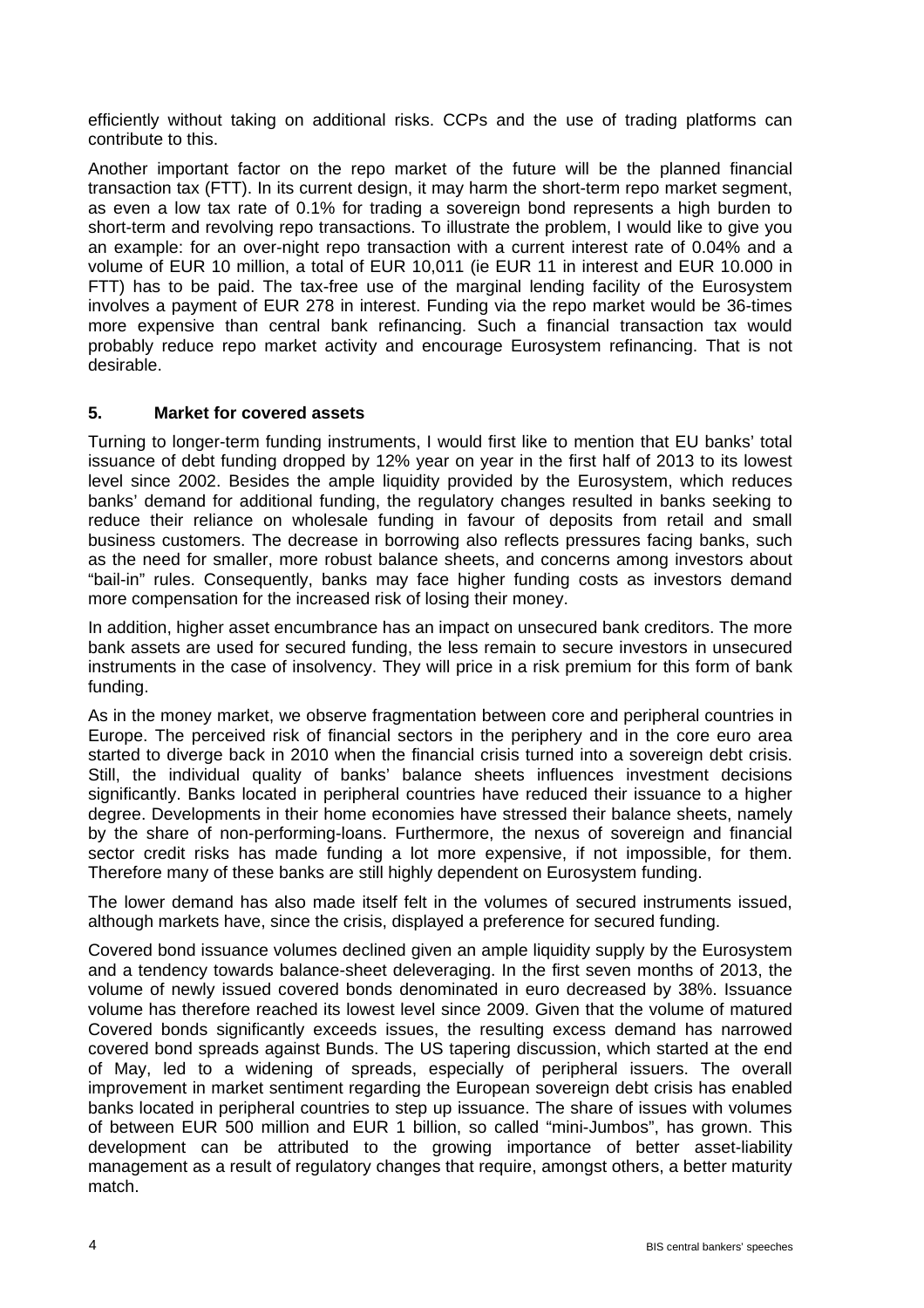Another secured funding market, the ABS market, is still suffering from the financial crisis, which was partly caused by its own excessive developments. Therefore, the stricter regulatory rules regarding ABS are important to prevent similar developments in the future. However, we should bear in mind that the ABS market is quite heterogeneous. "Plain vanilla" ABS backed by high-quality assets are fairly safe investments which have wrongly got a bad reputation. To increase investor confidence, the Eurosystem has supported the ABS market by promoting the "Loan Level Data Initiative", which has significantly improved transparency regarding underlying assets. In turn, this has allowed the Eurosystem to relax collateral requirements for ABS recently.

ABS are one the most prominent asset classes used as collateral for Eurosystem refinancing operations. However, recently, covered bonds and government bonds have gained importance. Nearly half of ABS issues were placed publicly in the first half of 2013 compared to one-third in the second half of 2012. This shows some improvement in this market.

Spreads on the secondary market have also narrowed significantly in the last 12 months. However, the Portuguese government crisis in June demonstrated that political incidents influence ABS spreads directly. Although Portugal is a relatively small country, developments there had a strong impact on the spreads of ABS backed by assets originated by banks from other peripheral countries, especially Spain.

In terms of the different types of ABS, residential mortgage-backed securities (RMBS) still represent by far the biggest share of the market. While ABS backed by loans to small and medium-sized enterprises (SME ABS) represent a sizeable share of the market, many issues are retained and used directly as collateral for Eurosystem refinancing operations. However, the Eurosystem believes that SME ABS could and should represent a sizeable source of bank financing. They could encourage lending to SMEs and foster the transmission of monetary policy by indirectly easing lending conditions to SMEs. In the press conference held on 2 May, ECB President Draghi therefore announced a consultation with other European institutions on "initiatives to promote a functioning market for asset-backed securities collateralised by loans to non-financial corporations". This statement was further backed by the announcement on 18 July that the ECB will continue to investigate the possible acceptance of certain guaranteed mezzanine tranches of SME ABS.

Another structured instrument I would like to mention are contingent convertibles (CoCos), which could complement banks' various refinancing instruments. As it is a fairly new instrument with a lot of different arrangements, it is difficult to estimate the exact scope of this market segment. CoCos are a useful instrument to increase the capital base in times of stress. They automatically turn into core tier 1 capital if the trigger – mostly the core capital rate – is undershot. Investors have to be compensated for this extra risk alongside default risk and subordination risk in case of insolvency. Recently, this additional spread has shrunk as a consequence of the increased "search for yield" in the low interest rate environment. Consequently, CoCos may become establish as a funding instrument although they bear the risk of being converted or even written down to zero.

As I approach the end of my speech, I would like to focus on a market which has changed a lot during the crisis and also plays a prominent role in central bank politics: the sovereign bond market.

## **6. Sovereign bond market**

Government bond markets have suffered during the ongoing banking crisis, especially as it turned into a sovereign debt crisis. They are no longer considered a homogeneous, risk-free asset class.

Investors' willingness to take risk diminished sharply. Volatility and liquidity became the most important topics for market participants. Bond buyers exercised greater scrutiny and a series of rating downgrades prompted investors to re-evaluate their belief that European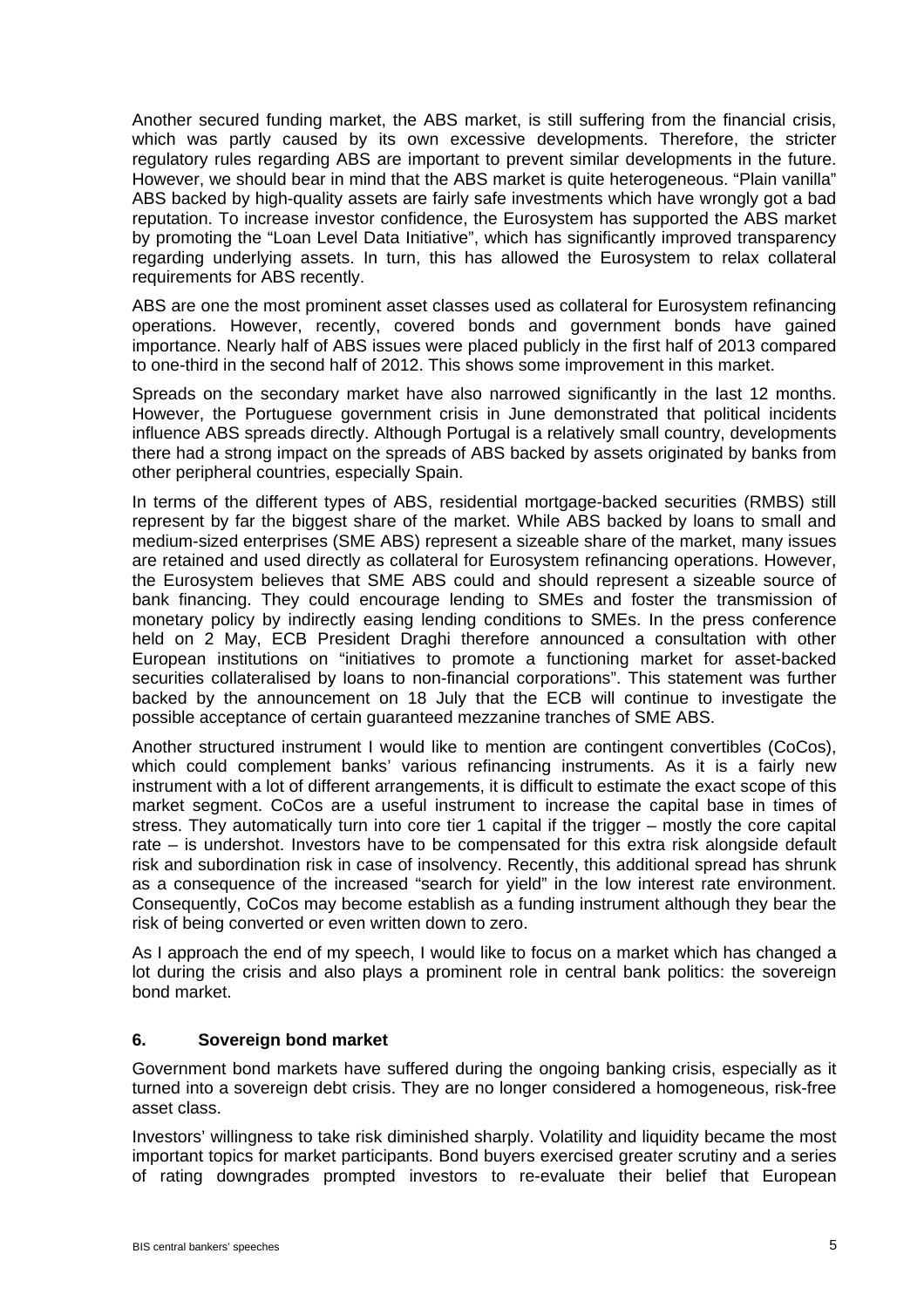government bonds are risk-free assets. This led to a differentiated perception of European government bonds and diverging yields for the individual countries. To a certain degree, the increased spreads seem to be justified. They reflect diverging fundamentals in different countries – ie the different economic situation and levels of public debt. It is questionable whether the convergence of yields in the years before the crisis reflected the right assessment of the various risks underlying these investments.

Currently, refinancing conditions for the peripheral countries have improved notably. Hence, OMT will hopefully never have to be activated.

However, market sentiment can change very quickly. In January 2010, Greece received offers of about EUR 25 billion for its five-year government bond issue with a volume of EUR 8 billion. A couple of weeks later, Greece was no longer able to refinance its liabilities via the capital market. Although there are currently small improvements in GDP growth in several European countries, the risk of renewed tensions in sovereign debt markets is still alive given low growth and the slow implementation of reforms on the one hand and the expected tapering of the Fed's quantitative easing programme on the other hand.

Lower investor confidence, besides sending European government bond yields and CDS premia higher in the secondary markets, has also impacted the primary markets. The space left by external creditors was occupied by domestic investors such as banks, who increased their investments particularly following the introduction of the three-year LTROs.

The trend towards renationalisation is a development that needs to be monitored. It reinforces the interdependence of the sovereign sector and the domestic banking system. European banks often only invest in the sovereign bonds of their home countries.

Credit institutions must increase their risk awareness in terms of sovereign bonds. On the one hand, banks should have credit limits for individual countries. This would reduce dependencies on certain debtors. On the other hand, these bonds have to be secured by a sufficient level of equity. In the medium term, government bonds should be treated like corporate bonds. Experience has taught us that sovereign bonds are not a risk-free asset. Furthermore, risk-appropriate treatment would lead to increasing yields of countries with unsound finances. Therefore, market regulation would provide an incentive for fiscal discipline.

The current initiative to establish an effective Single Supervisory Mechanism is a step in the right direction. It will help us to identify risks at an earlier stage and is therefore also important for disentangling the critical link between sovereign and bank funding. However, the banking union, consisting of a sound Single Supervisory Mechanism and Single Resolution Mechanism, is a future project to prevent future problems. Existing burdens have to be treated separately. They arose under national responsibility and should not be mutualised. Therefore, the planned financial inventory of banks' balance sheets is crucial and needs a close examination. Banks which do not have a sustainable business model should not be kept alive with public financial support.

## **7. Closing remarks**

Overall, stress levels in the markets for European government bonds and bank refinancing have diminished significantly since the summer of 2012. Nevertheless, the question whether the interbank market will return to its former integrated status remains open. Secured trading in connection with the use of CCPs may play a crucial role in the changing environment as it reduces counterparty risk and helps to improve collateral management.

The ongoing repayments of the three-year LTROs reduces excess liquidity in the money market and could be interpreted as suggesting that market participants no longer need as much access to central bank liquidity as before. But let me be unequivocal about one thing: this development has been induced by the markets, it has not been triggered by the Eurosystem.